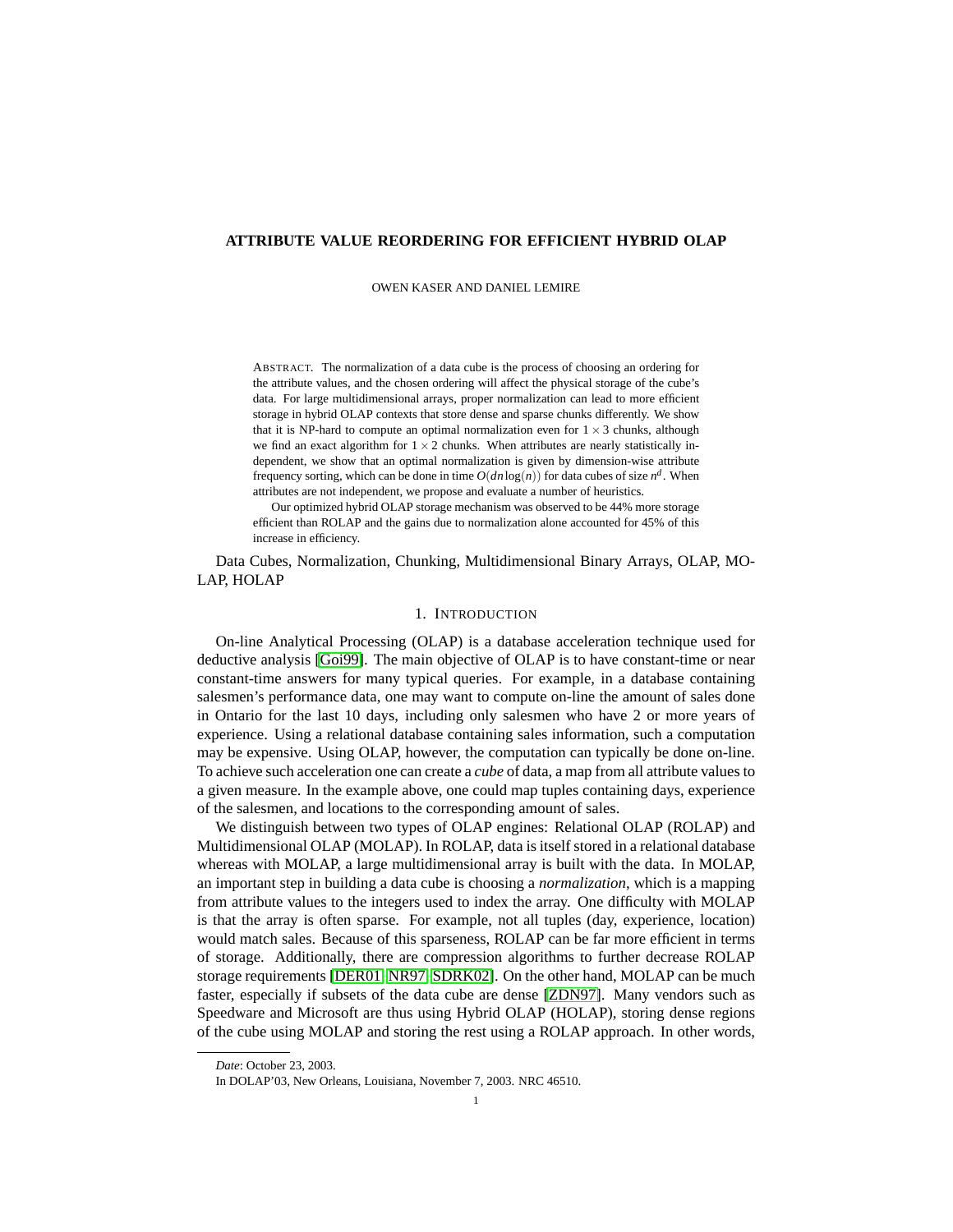|           | $<1$ yrs | $1-2$ yrs | $>2$ yrs          |
|-----------|----------|-----------|-------------------|
| Ottawa    |          |           | \$732             |
| Toronto   |          |           | \$643             |
| Montreal  |          |           | \$450             |
| Halifax   | \$43     | \$54      |                   |
| Vancouver | \$76     | \$12      |                   |
|           |          |           |                   |
|           | $<1$ yrs | $1-2$ yrs | $>2~\mathrm{yrs}$ |
| Halifax   | \$43     | \$54      |                   |
| Montreal  |          |           | \$450             |
| Ottawa    |          |           | \$732             |
| Vancouver | \$76     | \$12      |                   |

<span id="page-1-0"></span>TABLE 1. Two tables representing the volume of sales for a given day by the experience level of the salesmen. Given that three cities only have experienced salesmen, some orderings (top) will lend themselves better to efficient storage (HOLAP) than others (bottom).

a convenient and efficient representation of a sparse data cube is achieved when the dense regions are stored as multidimensional arrays and the sparse remainder is represented as a list of values as in a relational database.

While various efficient heuristics exist to find dense sub-cubes in data cubes  $[CZK^+99,$  $[CZK^+99,$  $CZK<sup>+</sup>01$  $CZK<sup>+</sup>01$ , [Kas02b\]](#page-13-7), one problem we still face is that the dense sub-cubes are normalizationdependent, so that the same data with attribute values ordered differently may have completely different dense sub-cubes and may be stored significantly more efficiently[\[DRSN98\]](#page-13-8). A related problem with MOLAP or HOLAP is that the attribute values may not have a canonical ordering, so that the exact representation chosen for the cube is arbitrary. In the salesmen example, imagine that "location" can have the values "Ottawa", "Toronto", "Montreal", "Halifax", and "Vancouver". How do we order these cities: in terms of population, latitude, longitude, or alphabetically? Consider the example given in Table [1:](#page-1-0) it is obvious that HOLAP performance will depend on the normalization of the data cube. We also believe that a storage-efficient normalization may often lead to better query performance.

One may object that normalization only applies when attribute values are not regularly sampled numbers. One argument against normalization of numerical attribute values is that storing an index map from these values to the actual index in the cube amounts to extra storage. Consider a data cube with *n* attribute values per dimension: we say such a cube is *regular* or *n-regular*. The most naive way to store such a map is for each possible attribute value to store a new index as an integer from 1 to *n*. Assuming that indices are stored using log*n* bits, this means that *n*log*n* bits are required. However, array-based storage of a regular data cube uses  $\Theta(n^d)$  bits. In other words, unless  $d = 1$ , normalization is not a noticeable burden and all dimensions can be normalized. The case  $d = 2$  is similar to image compression, where reordering pixels is a widely used technique [\[NM80\]](#page-13-9). For high dimensional data cubes, the possible gains are substantial.

1.1. **Contributions and Organization.** The contributions of this paper include a detailed look at the mathematical foundations of normalization, including notation for the remainder of the paper and future work on normalization of block-coded data cubes (Sections [2](#page-2-0) and [3\)](#page-3-0).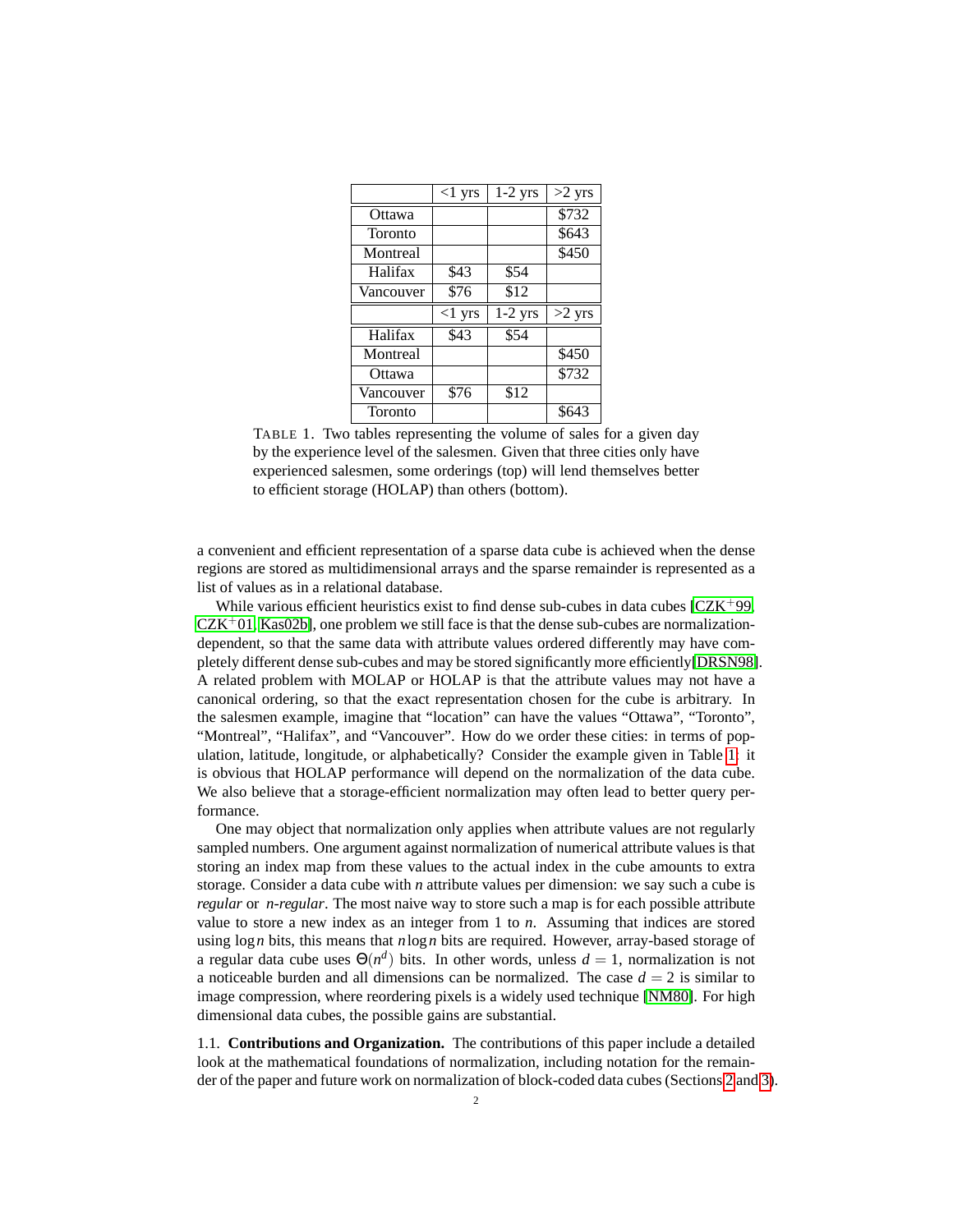Section [4](#page-5-0) then considers the computational complexity of normalization. If data cubes are stored in tiny (size-2) blocks, an exact algorithm can compute the best normalization, whereas for larger blocks, it is conjectured that the problem is NP-hard. As evidence, the case of size-3 blocks is shown NP-hard. An important class of "slice-sorting" normalizations is investigated in Section [5.](#page-6-0) These normalizations can be efficiently calculated, but the quality of their solutions is sometimes poor. Using a notion of statistical independence, a major contribution (Theorem [5.1\)](#page-8-0) is an easily computed approximation bound for a heuristic called "Frequency Sort", which we show works well when the cube possesses enough independence. Section [6](#page-8-1) discusses additional heuristics that could be used when the cube is not sufficiently independent. In Section [7,](#page-11-0) experimental results compare the performance of heuristics on a variety of synthetic and "real-world" data sets. The paper concludes with Section [8.](#page-12-0)

Due to space constraints, many proofs and details have been deferred to the full paper [\[KL03\]](#page-13-10).

### 2. BLOCK-CODED DATA CUBES

<span id="page-2-0"></span>In the rest of this paper, *d* is the number of dimensions (or attributes) of the data cube *C* and  $n_i$ , for  $1 \le i \le d$ , is the number of attribute values for dimension *i*. Thus, *C* has size  $n_1 \times \ldots \times n_d$ . To be precise, we distinguish between the *cells* and the *indices* of a data cube. "Cell" is a logical concept and each cell corresponds uniquely to a combination of values  $(v_1, v_2, \ldots, v_d)$ , with one value  $v_i$  for each attribute *i*. In Table [1,](#page-1-0) one of the 15 cells corresponds to (Montreal, 1-2 yrs). *Allocated* cells, such as (Vancouver, 1-2 yrs), store measure values, in contrast to unallocated cells such as (Montreal, 1-2 yrs). From now on, we shall assume that some initial normalization has been applied to the cube and that attribute *i*'s values are  $\{1, 2, \ldots n_i\}$ . "Index" is a physical concept and each *d*-tuple of indices specifies a storage location within a cube. At this location there is a cell, allocated or otherwise. *(Re-) normalization changes neither the cells nor the indices of the cube; (Re-)normalization changes the assignment of cells to indices.*

We use #*C* to denote the number of allocated cells in cube *C*. Furthermore, we say that *C* has *density*  $\rho = \frac{\#C}{n_1 \times ... \times n_d}$ . To support exact answers for queries, we seek an efficient storage mechanism to store all #*C* allocated cells.

There are many ways to store data cubes using different coding for dense regions than for sparse ones. For example, in [\[Kas02b\]](#page-13-7) a single dense sub-cube (chunk) with *d* dimensions is found and the remainder is considered sparse. It is also possible to use a broader class of regions.

To determine the best storage strategy for data cubes, we have considered image compression, where simple blocks are used in many image compression formats including JPEG [\[DVDD98\]](#page-13-11). While some attempt to improve the current formats by dividing images into arbitrarily shaped regions through adaptive algorithms [\[PM00\]](#page-13-12), others provide evidence that non-adaptive algorithms suffice [\[CD99\]](#page-13-13). It is not clear *a priori* that more complex shapes lead to more efficient storage. Another argument for block-coded data cubes is that many efficient buffering schemes for OLAP range queries rely themselves on block coding [\[GAAS99,](#page-13-14) [Lem02\]](#page-13-15).

We follow [\[Goi99,](#page-13-0) [SS94\]](#page-13-16) and store the data cube in *blocks*<sup>[1](#page-2-1)</sup>, which are disjoint ddimensional sub-cubes covering the entire data cube. We consider blocks of constant size  $m_1 \times \ldots \times m_d$ ; thus, there are  $\lceil \frac{n_1}{m_1} \rceil \times \ldots \times \lceil \frac{n_d}{m_d} \rceil$  blocks. For simplicity, we usually assume

<span id="page-2-1"></span><sup>&</sup>lt;sup>1</sup> Many authors use the term "chunks", but it seems that term does not mean exactly the same thing to each author.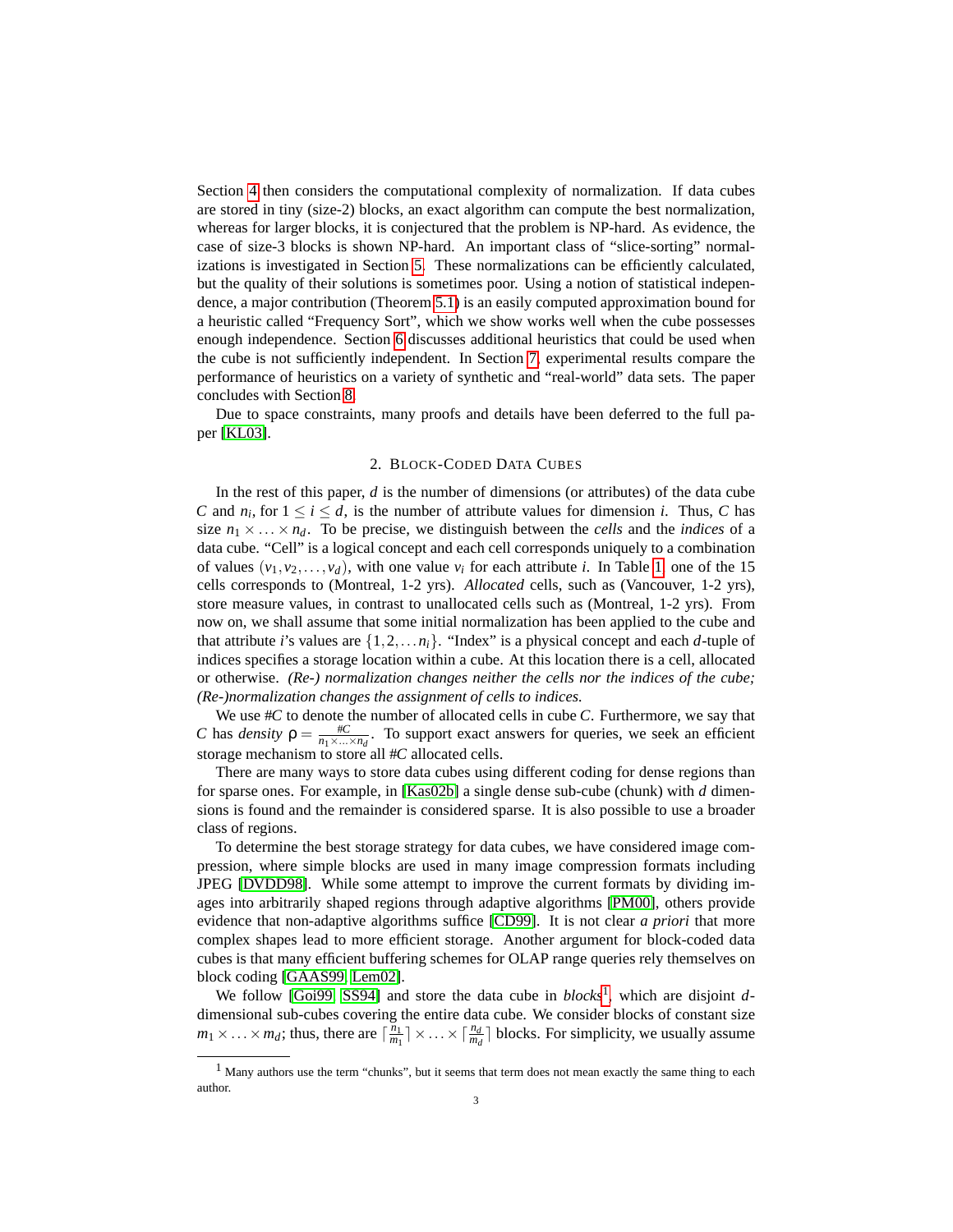

<span id="page-3-1"></span>FIGURE 1. A  $3 \times 3 \times 3$  cube *C* with the slice  $C_3^1$  shaded.

that  $m_k$  divides  $n_k$  for all  $k \in \{1, ..., d\}$ . Each block can then be stored in an optimized way depending, for example, on its density. Rather than considering various classes of compression schemes [\[LS02\]](#page-13-17), we will consider only the two most widely used coding schemes for data cubes, corresponding respectively to simple ROLAP and simple MOLAP. That is, either we represent the block as a list of tuples, one for each allocated cell in the block, or else we code the block as an array. For both extreme cases, a very dense or a very sparse block, MOLAP and ROLAP are respectively *efficient*.

Assuming that a data cube is stored using block encoding, we need to estimate the storage cost. A simplistic model is given as follows. The cost of storing a single cell sparsely, as a tuple containing the position of the value in the block as *d* attribute values and the measure value itself, is assumed to be  $d/2+1$ . For example, while we might store 32-bit measure values, the number of values per attribute will likely be less than  $2^{16}$ . Even if there are more, we need only distinguish between the (fewer than  $2^{16}$ ) values used in a given block. Thus, densely storing a block with *D* allocated cells costs  $M = m_1 \times \ldots \times m_d$ , but storing it sparsely costs  $(d/2+1)D$ .

It is more economical to store a block densely if  $(d/2+1)D > M$ , that is, if  $\frac{D}{m_1 \times ... \times m_d}$  $\frac{1}{d/2+1}$ . We could show that this block coding is least efficient when a data cube has uniform density ρ over all blocks. In such cases, it has a sparse storage cost of *d*/2+1 per allocated cell if  $\rho \leq \frac{1}{d/2+1}$  or a dense storage cost of  $\rho$  per allocated cell if  $\rho > \frac{1}{d/2+1}$ . Given a data cube *C*,  $H(C)$  denotes its storage cost. We have  $\#C \leq H(C) \leq n_1 \times \ldots \times n_d$ . Thus, we measure the cost per allocated cell  $E(C)$  as  $\frac{H(C)}{\#C}$  with the convention that if  $\#C = 0$ , then  $E(C) = 1$ . Notice that  $1 \le E(C) \le d/2 + 1$ . A weakness of the model is that it ignores obvious storage overheads proportional to the number of blocks,  $\frac{n_1}{m_1} \times \ldots \times \frac{n_d}{m_d}$  $\frac{n_d}{m_d}$ . However, as long as the number of blocks remains constant, it is reasonable to assume that the overhead is constant. Such is the case when we consider the same data cube under different normalizations using fixed block dimensions.

### 3. MATHEMATICAL PRELIMINARIES

<span id="page-3-0"></span>Now that we have defined a simple HOLAP model, we review two of the most important concepts in this paper: slices and normalizations. Whereas a slice amounts to fixing one of the attributes, a normalization can be viewed as a tuple of permutations.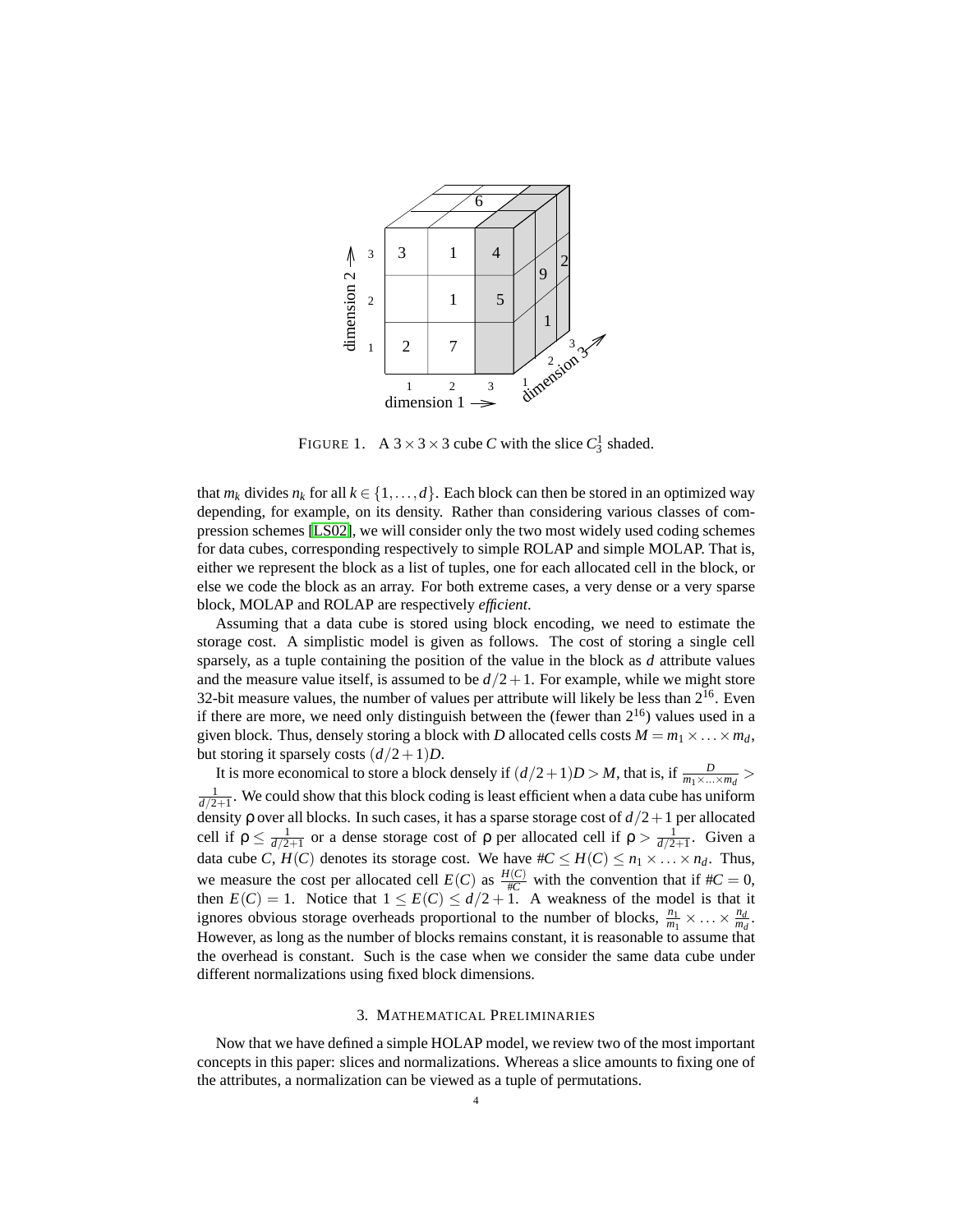3.1. **Slices.** Consider an *n*-regular *d*-dimensional cube *C* and let  $C_{i_1,\dots,i_d}$  denote the cell stored at indices  $(i_1, \ldots, i_d) \in \{1, \ldots, n\}^d$ . Thus, *C* has size  $n^d$ . The *slice*  $C_v^j$  of *C*, for index *v* of dimension *j* (1 ≤ *j* ≤ *d* and  $1 \le v \le n$ ) is a *d* − 1 - dimensional cube formed as  $C_{\nu i_1,\dots,i_{j-1},i_{j+1},\dots,i_d}^j = C_{i_1,\dots,i_{j-1},\nu,i_{j+1},\dots,i_d}$ . See Figure [1](#page-3-1) for an example, and observe that normalization does not affect the collection of cells in a slice— only the name of the slice and the cells' indices within the slice.

For the normalization task, the actual data values are unimportant and we simply need know which indices contain allocated cells. Hence we often view a slice as a  $d-1$ dimensional Boolean array and we denote the corresponding slice by  $\hat{C}^j_\nu$ . We can also view a slice as a vector of length  $n^{d-1}$ , containing either measure values or Booleans, depending on our requirements. For instance, the slice  $C_3^1$  identified in Figure [1](#page-3-1) might be viewed as either  $[4,0,0,5,9,2,0,1,0]$  or  $[1,0,0,1,1,1,0,1,0]$ , if we represent non-allocated cells by zeros. Let  $\#\widehat{C}_{\nu}^{j}$  denote the number of allocated cells in slice  $C_{\nu}^{j}$ .

3.2. **Normalizations and Permutations.** Given a list of *n* items, there are *n*! distinct possible permutations and we denote the set of all such permutations as  $\Gamma_n$ . The identity permutation is denoted ι. In contrast to previous work on database compression (e.g., [\[NR97\]](#page-13-2)), with our HOLAP model there is no performance advantage from permuting the order of the attributes themselves. (Blocking treats all dimensions symmetrically.) Instead, we focus on normalizations, which affect the order of each attribute's values. A normalization π of a data cube *C* is a *d*−tuple  $(\gamma_1, ..., \gamma_d)$  of permutations where  $\gamma_i \in \Gamma_n$ for  $i = 1, ..., d$ , and the normalized data cube is given by  $\pi(C)_{i_1,...,i_d} = C_{\gamma_1(i_1),..., \gamma_d(i_d)}$  for all  $(i_1,...,i_d) \in \{1,...,n\}^d$ . Recall that permutations, and thus normalizations, are not commutative. However, normalizations are always invertible, and there are  $(n!)^d$  normalizations for an *n*-regular data cube. Let  $\Xi_n$  denote the set of all normalizations, and we simply write Ξ when the cube dimensions are known. The identity normalization is denoted  $I = (1, \ldots, 1)$ . We say that two data cubes *C* and *C'* are equivalent ( $C \sim C'$ ) if there exists a permutation  $\pi$  such that  $\pi(C) = C'$ . The cardinality of an equivalence class is the number of distinct data cubes *C* in this class. The maximum cardinality is given by  $(n!)^d$ and there are such equivalence classes: consider the equivalence class generated by a "diagonal" data cube  $C_{i_1,\dots,i_d} = 1$  if  $i_1 = i_2 = \dots = i_d$  and 0 otherwise. However, there are also singleton equivalence classes since some cubes are invariant under normalization: consider a null data cube given by  $C_{i_1,\dots,i_d} = 0$  for all  $(i_1,\dots,i_d) \in \{1,\dots,n\}^d$ .

To count the cardinality of a class of data cubes, it suffices to know how many slices  $C_v^j$  of data cube *C* are identical, so that we can take into account the invariance under permutations. Considering all *n* slices in dimension *r*, we can count the number of distinct slices  $d_r$  and number of copies  $n_{r,1}, \ldots, n_{r,d_r}$  of each. Then, the number of distinct permutations in dimension *r* is  $\frac{n!}{n_{r,1}! \times ... \times n_{r,dr}!}$  and the given equivalence class's cardinality is

 $\prod_{r=1}^d \left( \frac{n!}{n_{r,1}! \times \ldots \times n_{r,d_r}!} \right)$ . For example, the equivalence class generated by  $C = \begin{bmatrix} 0 & 1 \\ 0 & 1 \end{bmatrix}$  has a cardinality of 2, despite having 4 possible normalizations.

Recalling that  $E(C)$  measures the cost per allocated cell, we define the *kernel*  $\kappa_{m_1,...,m_d}$ as the set of all data cubes *C* of given dimensions such that  $E(C)$  is minimal  $(E(C) = 1)$ for some fixed block dimensions  $m_1, \ldots, m_d$ . In other words, it is the set of all data cubes *C* where all blocks have density 1 or 0. We define the *kernel radius*

$$
\overline{\rho} = \max_{\pi \in \Xi, C \in \kappa_{m_1,\dots,m_d}} E(\pi(C)).
$$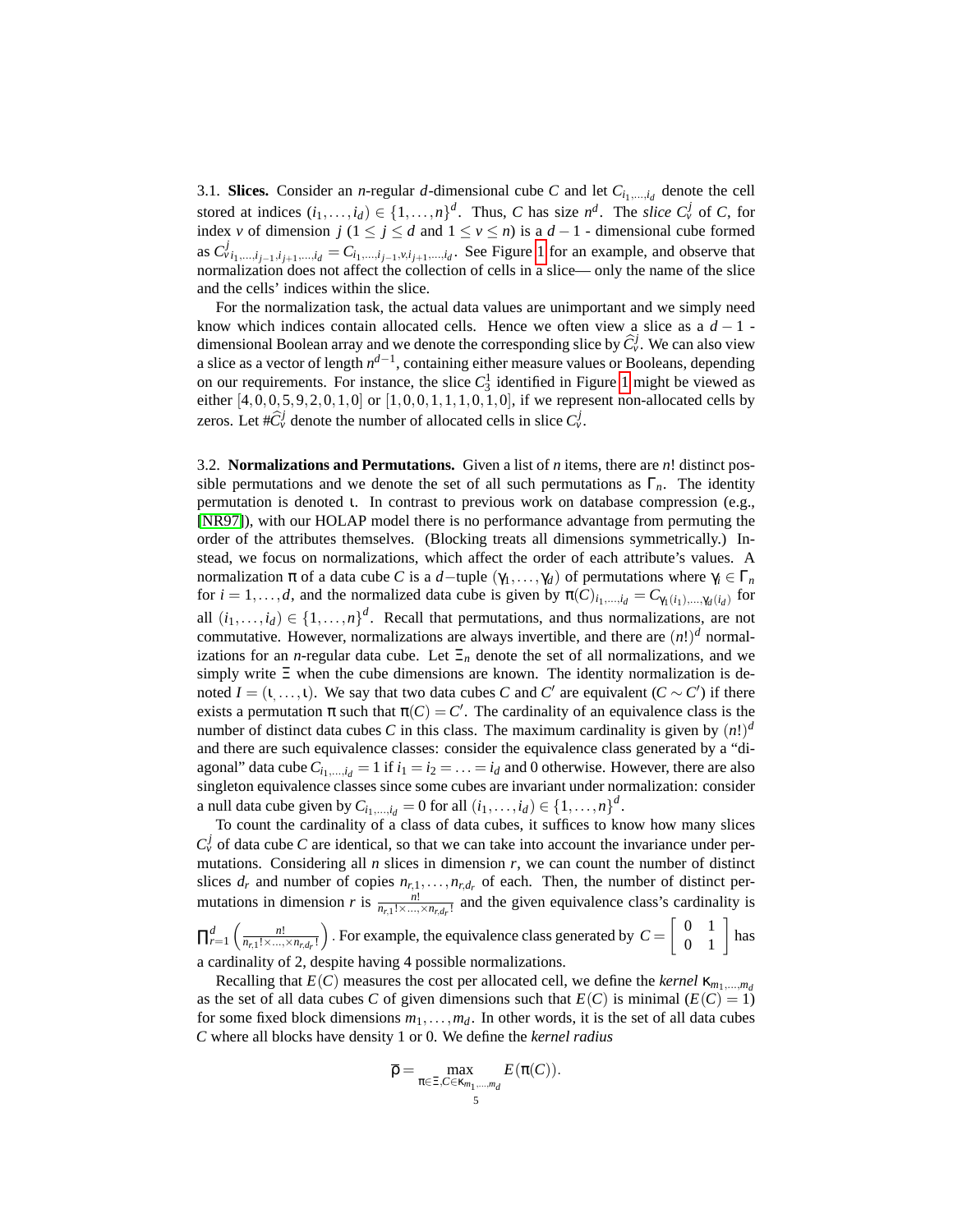Because permutations are invertible, we have that there exists a data cube *C* such that  $E(C) = \overline{\rho}$  and such that it can be renormalized using some  $\pi$  such that  $E(\pi(C)) = 1$ . In other words, the kernel radius gives us a measure of how much impact normalization can have. Because  $1 \leq E(C) \leq d/2+1$ , we say that the kernel radius is maximal if  $\overline{p} = d/2+1$ . Having the kernel radius maximal means that the storage requirement can be reduced up to a factor of  $d/2+1$ .

We can construct an example to show the following result:

**Lemma 1.** For data cubes of dimensions  $n_1, \ldots, n_d$  with blocks of dimensions  $m_1, \ldots, m_d$ , *if*  $(d/2+1)$  divides  $n_k$  and  $\frac{n_k}{d}$  divides  $n_k$  and  $m_k$  for some  $k \in \{1, ..., d\}$ , then the kernel *radius is maximal.*

### 4. COMPLEXITY OF OPTIMAL NORMALIZATION

<span id="page-5-0"></span>It appears that it is computationally intractable to find a "best" normalization  $\pi \in \Xi$ (i.e.,  $\pi$  minimizes  $E(\pi(C))$ ) given a cube C and given the blocks' dimensions. Yet, when suitable restrictions are imposed, a best normalization can be computed (or approximated) in polynomial time. This section focuses on the effect of block size on intractability.

4.1. **Tractable Special Cases.** Our problem can be solved in polynomial time, if severe restrictions are placed on the number of dimensions or on block size. For instance, it is trivial to find a best normalization in 1-d. Another trivial case arises when blocks are of size 1, since then normalization does not affect storage cost. Thus, any normalization is a "best normalization." The situation is more interesting for blocks of size 2; i.e., which have  $m_i = 2$  for some  $1 \le i \le d$  and  $m_j = 1$  for  $1 \le j \le d$  with  $i \ne j$ . A best normalization can be found in polynomial time, based on weighted-matching [\[Gab76\]](#page-13-18) techniques described next.

<span id="page-5-1"></span>4.1.1. *Using Weighted Matching.* Given a weighted undirected graph, the *weighted matching problem* asks for an edge subset of maximum total weight, such that no two edges share an endpoint. If the graph is complete, has an even number of vertices, and has only positive edge weights, then the maximum matching effectively pairs up vertices.

For our problem, observe that normalization's effect on dimension *k*, for some  $1 \leq k \leq$ *d*, corresponds to rearranging the order of the *n<sub>k</sub>* slices  $C_v^k$ , where  $1 \le v \le n_k$ . In our case, we are using a block size of 2 for dimension *k*. Therefore, once we have chosen two slices  $C_v^k$  and  $C_{v'}^k$  to be the first pair of slices, we will have formed the first layer of blocks and have stored all allocated cells belonging to these two slices. The total storage cost of the cube is thus a sum, over all pairs of slices, of the pairing-cost of the two slices composing the pair. Note that the order in which pairs are chosen is irrelevant: only the actual matching of slices into pairs matters. Consider Boolean vectors  $\mathbf{b} = \hat{C}_{\nu}^{k}$  and  $\mathbf{b}' = \hat{C}_{\nu'}^{k}$ . If both  $\mathbf{b}_i$  and  **are true, then the**  $i<sup>th</sup>$  **block in the pair is completely full and costs 2 to store. Similarly,** if exactly one of  $\mathbf{b}_i$  and  $\mathbf{b'}_i$  is true, then the block is half-full. Under our model, a halffull block also costs 2, but an empty block costs 0. Thus, given any two slices, we can compute the cost of pairing them by summing the storage costs of all these blocks. If we identify each slice with a vertex of a complete weighted graph, it is easy to form an instance of weighted matching. (See Figure [2](#page-6-1) for an example.) Fortunately, cubic-time algorithms exist for weighted matching, and  $n_k$  is often small enough that cubic running time is not excessive. Unfortunately, calculating the  $\Theta(n_k^2)$  edge weights is expensive; each involves two large Boolean vectors with  $\frac{1}{n_k} \prod_{i=1}^d n_i$  elements, for total edge-calculation time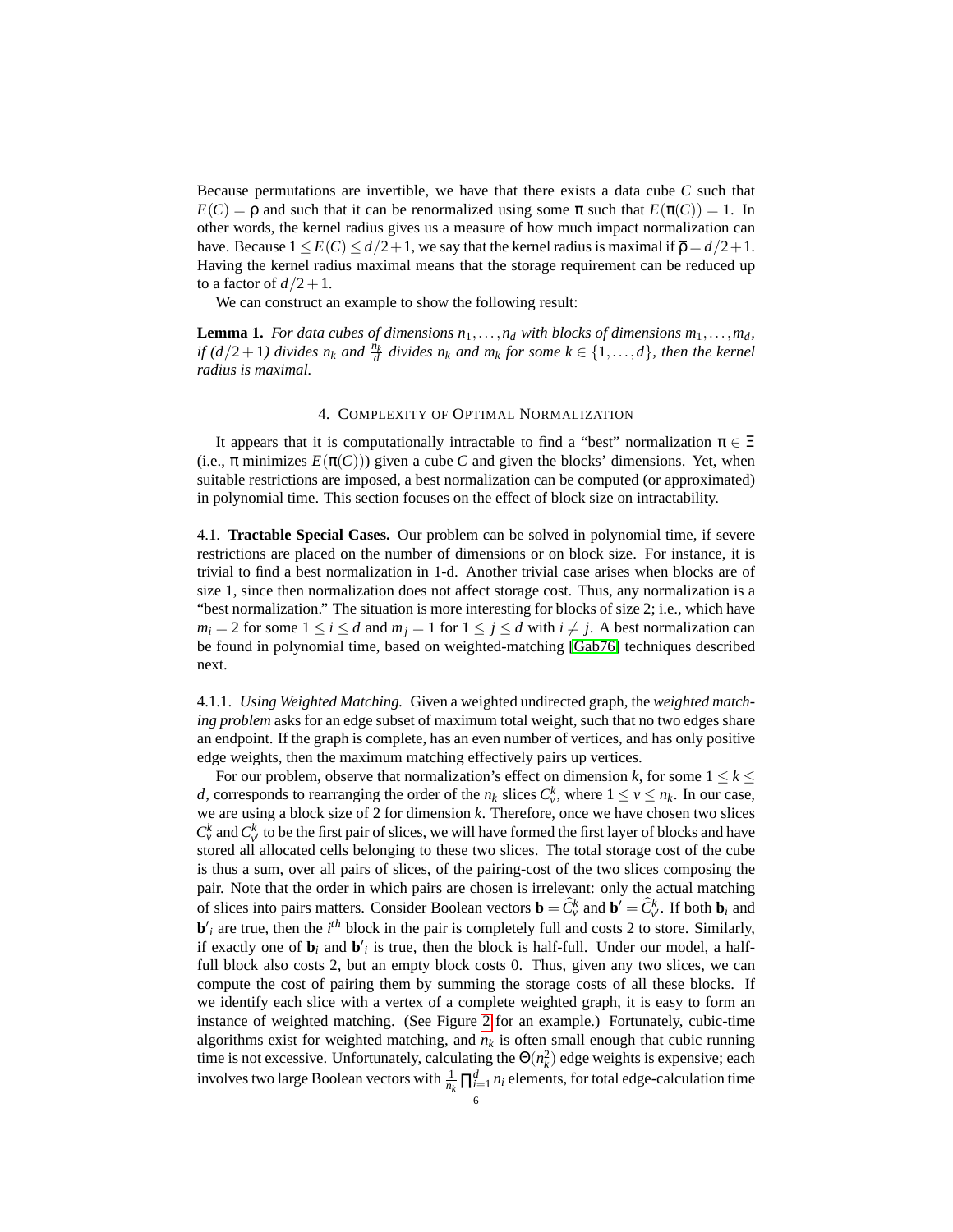

<span id="page-6-1"></span>FIGURE 2. Mapping a normalization problem to a weighted matching problem on graphs. Rows are labeled and we try to reorder them, given block dimensions  $2 \times 1$  (where 2 is the vertical dimension). In this example, optimal solutions include *A*,*B*,*C*,*D* and *C*,*D*,*B*,*A*.

of  $\Theta(n_k \prod_{i=1}^d n_i)$ . For more general block shapes, this algorithm is no longer optimal but nevertheless provides a basis for sensible heuristics.

**Theorem 4.1.** *For blocks of size*  $\overline{1 \times \ldots \times 1} \times 2 \times 1 \ldots \times 1$ , the best normalization can be *computed in*  $O(n_k \times (n_1 \times n_2 \times \ldots \times n_d) + n_k^3)$  *time.* 

*k*−1

4.2. **An NP-hard Case.** In contrast with  $1 \times 2$ -block situation, we next show that it is NP-hard to find the best normalization for  $1 \times 3$  blocks. To simplify the proof, we assume a slightly different cost model: the cost of a block coded densely is twice the size of the block  $(2M = 6)$ , and the cost of a sparsely coded block is triple its number of allocated cells  $(3D = 0, 3, 6, 9)$ . Under this new cost model, a block with three allocated cells  $(D = 3)$ stores each of them at a cost of 2, whereas each block with fewer than three allocated cells stores each allocated cell at a cost of 3.

The proof involves a reduction from the NP-complete problem Exact 3-Cover (X3C) [\[GJ79\]](#page-13-19), a problem which gives a set *S* and a set *T* of three-element subsets of *S*. The question, for X3C, is whether there is a  $\mathcal{T}' \subseteq \mathcal{T}$  such that each  $s \in \mathcal{S}$  occurs in exactly one member of  $T'$ .

We sketch the reduction next. Given an instance of X3C, form an instance of our problem by making a  $|T| \times |S|$  cube. For  $s \in S$  and  $T \in T$ , the cube has an allocated cell corresponding to  $(T, s) \Leftrightarrow s \in T$ . Thus, the cube has  $3|T|$  cells that need to be stored. The storage cost cannot be lower than  $9|T| - |S|$  and this bound can be met if and only if the answer to the instance of X3C is "yes".

**Theorem 4.2.** *It is NP-hard to find the best normalization, if*  $1 \times 3$  *blocks are used.* 

We conjecture that it is NP-hard to find the best normalization whenever the block size is fixed at any size larger than 2.

## 5. SLICE-SORTING NORMALIZATION FOR QUASI-INDEPENDENT CUBES

<span id="page-6-0"></span>In practice, whether or not a given cell is allocated may depend on the corresponding attribute values independently of each other. For example, if a store is closed on Saturdays almost all year, a slice corresponding to "weekday=Saturday" will be sparse irrespective of the other attributes. In such cases, it suffices to normalize the data cube using only an attribute-wise approach. Moreover, as we shall see, one can easily compute the degree of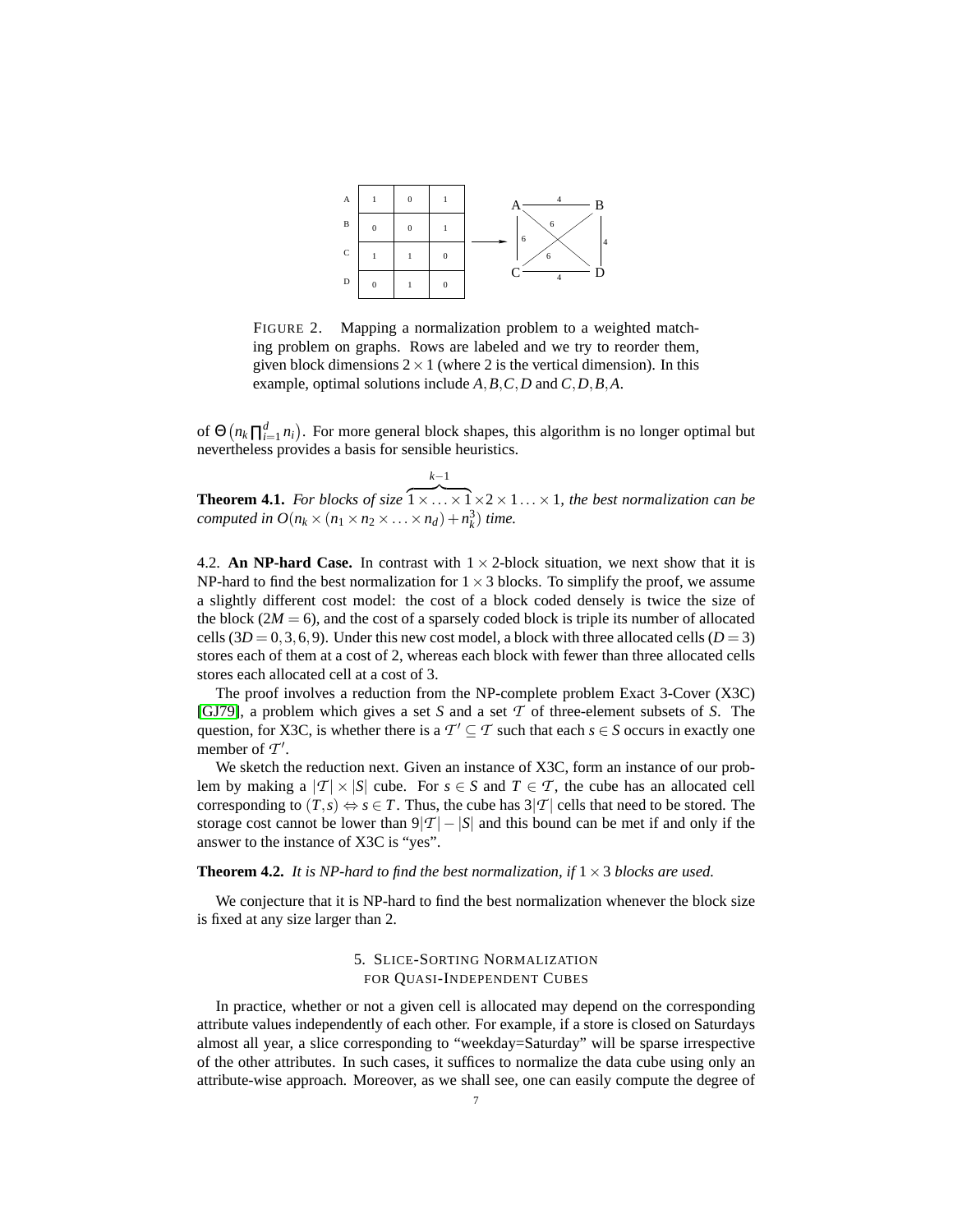independence of the attributes and thus decide whether or not potentially more expensive algorithms need to be used.

We begin with one of the simplest classes of normalization algorithms, and we will assume *n*-regular data cubes for  $n \geq 3$ . We say that a sequence of values  $x_1, \ldots, x_n$  is sorted in increasing (respectively, decreasing) order if  $x_i \le x_{i+1}$  (respectively,  $x_i \ge x_{i+1}$ ) for  $i \in \{1, ..., n-1\}$ .

<span id="page-7-0"></span>**Algorithm 1.** *(Slice-Sorting Normalization) Given an n- regular cube C, then slices have*  $S = n^{d-1}$  cells. Given a fixed function  $g : \{true, false\}^S \rightarrow \mathbb{R}$ , then for each attribute *j,* we compute the sequence  $f_v^j = g(\widehat{C}_v^j)$  for all attribute values  $v = 1, ..., n$ . Let  $\gamma^j$  be *a permutation such that*  $\gamma^{j}(f^{j})$  *is sorted either in increasing or decreasing order, then a Slice-Sorting normalization is given by*  $(\gamma^1, \ldots, \gamma^d)$ *.* 

Algorithm [1](#page-7-0) has time complexity  $O(n^d)$ . Notice that it is possible to compute the number of allocated cells per slice  $\#\widehat{C}_{\nu}^{j}$  as the data cube is constructed, thus speeding up the normalization phase and making it  $O(dn \log(n))$ .

In general, Algorithm [1](#page-7-0) does not produce a unique solution given a function *g* because there could be many different valid ways to sort. We say that a normalization  $\mathbf{\overline{\omega}} = {\gamma^1, \ldots, \gamma^d}$  is a *solution of the slice-sorting problem* if it provides a valid sort for the slice-sorting problem stated by Algorithm [1](#page-7-0) . Given a data cube *C*, denote the set of all slice-sorting normalizations as  $S_{C,g}$ . We say that two functions  $g_1$  and  $g_2$  are *equivalent* with respect to the slice-sorting problem if  $S_{C, g_1} = S_{C, g_2}$ . It turns out that we can characterize such equivalence classes using monotone functions. Recall that a function  $h : \mathbb{R} \to \mathbb{R}$  is strictly monotone nondecreasing (respectively, nonincreasing) if  $x < y$  implies  $h(x) < h(y)$ (respectively,  $h(x) > h(y)$ ).

We write  $g_1 \sim g_2$  if there exists a strictly monotone function *h* such that  $g_1 = h \circ g_2$ . We further say that a Slice-Sorting algorithm is *stable* if the normalization of a normalized cube can be chosen to be the identity, that is if  $\overline{\omega} \in S_{C,g}$  then  $I \in S_{\overline{\omega}(C),g}$ . We say that the algorithm is *strongly stable* if for any normalization  $\overline{\omega} \in \Xi$ ,  $S_{\overline{\omega}(C),g} \circ \overline{\omega} = S_{C,g}$ . Strong stability implies stability and there exist stable schemes that are not strongly stable. Strong stability means that the resulting normalization does not depend on the initial normalization. This is a desirable property because data cubes are often normalized arbitrarily at construction time.

Define  $\tau$ : {*true*,*false*}<sup>S</sup>  $\rightarrow \mathbb{R}$  as the number of *true* values in the argument. In effect,  $\tau$ counts the number of allocated cells:  $\tau(\hat{C}^j_\nu) = \#\hat{C}^j_\nu$  for any slice  $\hat{C}^j_\nu$ . If the slice  $\hat{C}^j_\nu$  is normalized, τ remains constant:  $\tau(\widehat{C}_v^j)=\tau\left(\overline{\omega}\left(\widehat{C}_v^j\right)\right)$  for all normalizations  $\overline{\omega}\in\Xi.$  Therefore  $\tau$  is strongly stable. The converse is also true if  $d = 2$ , but not if  $d > 2$ .

**Lemma 2.** *A Slice-Sorting algorithm based on a function g is strongly stable if*  $g = h \circ \tau$ *for some function h. For 2-d cubes, the condition is necessary.*

In the above lemma, whenever *h* is strictly monotone, then  $g \sim \tau$  and we call this class of Slice-Sorting algorithms *Frequency Sort* [\[Kas02b\]](#page-13-7). We will show that we can estimate *a priori* the efficiency of this class (see Theorem [5.1\)](#page-8-0).

It is useful to consider a data cube as a probability distribution in the following sense: given a data cube *C*, let the *joint probability distribution*  $\Psi$  over the same  $n^d$  set of indices be

$$
\Psi_{i_1,\dots,i_n} = \left\{ \begin{array}{cc} 1/\#C & \text{if } C_{i_1,\dots,i_n} \neq 0 \\ 0 & \text{otherwise} \end{array} \right. .
$$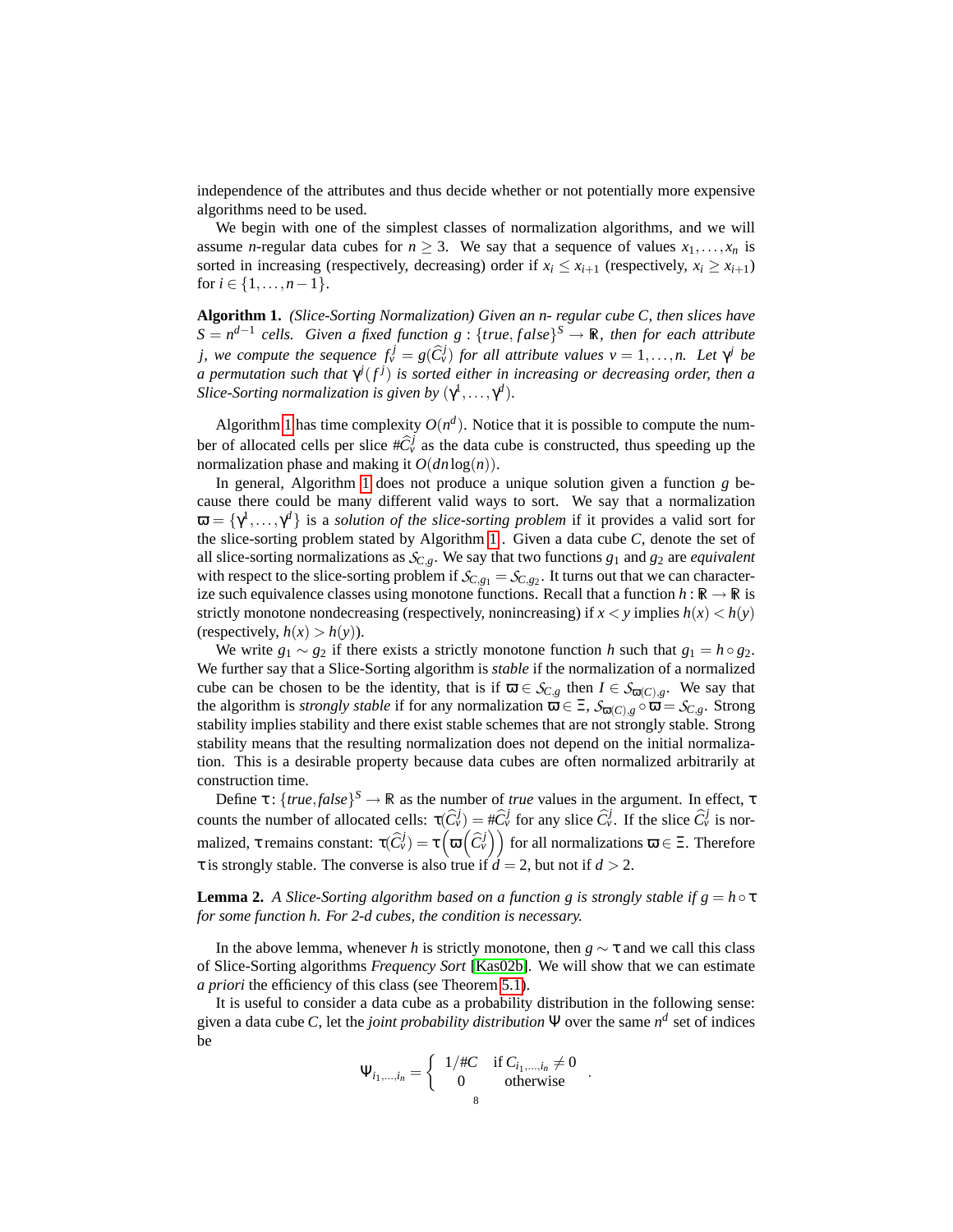| Heuristic                  | Synthetic Kernel-Based Data Sets |                       |                                                                             |      | "Real-World" Data Sets |      |                                  |
|----------------------------|----------------------------------|-----------------------|-----------------------------------------------------------------------------|------|------------------------|------|----------------------------------|
|                            | $\lambda$ base                   | $\kappa_{2,2,2}^{sp}$ | $\left[\kappa_{2,2,2,2}^{\rm sp} + N \right] \kappa_{4,4,4,4}^{\rm sp} + N$ |      |                        |      | <b>CENSUS</b>   FOREST   WEATHER |
| FS                         | 61.2                             | 56.1                  | 85.9                                                                        | 70.2 | 78.8                   | 94.5 | 88.6                             |
| <b>GS</b>                  | 61.2                             | 87.4                  | 86.8                                                                        | 72.1 | 79.3                   | 94.2 | 89.5                             |
| ISC $(2 \times  \times 2)$ | 51.5                             | 33.7                  | 49.4                                                                        | 98.8 | 86.3                   |      |                                  |
| ISC $(4 \times  \times 4)$ | 63.6                             | 48.7                  | 74.6                                                                        | 49.6 | 96.2                   |      |                                  |
| <b>IM</b>                  | 51.5                             | 33.7                  | 49.4                                                                        | 97.8 | 79.0                   | 86.5 | 86.7                             |

<span id="page-8-2"></span>TABLE 2. Performance of heuristics. Compression ratios are in percent and are averages. Each number represents 100 test runs for the synthetic data sets and 50 test runs for the others. Each experiment's outcome was the ratio of the heuristic storage cost to the default normalization's storage cost. Smaller is better.

The underlying probabilistic model is that allocated cells are uniformly likely to be picked, whereas the unallocated cells are never picked. Given an attribute  $j \in \{1, ..., d\}$ , consider  $\#\widehat{C}_{\nu}^{j}$  for  $\nu \in \{1,\ldots,n\}$ : we can define a *probability distribution*  $\varphi^{j}$  along attribute *j* as  $\varphi^{j}_{\nu} =$  $\frac{\#\widehat{C}_{\psi}^{j}}{\#\widehat{C}}$ . From these  $\varphi^{j}$  for all  $j \in \{1, ..., d\}$ , we can define the *joint independent probability*  $distribution \Phi$  as  $\Phi_{i_1,\dots,i_n} = \prod_{j=1}^d \Phi_{i_j}^j$ .

Given a joint probability distribution ϒ and the number of allocated cells #*C*, we can build an *allocation cube A* by computing  $\gamma \times \text{\text#C}$ . Unlike a data cube, an allocation cube stores values between 0 and 1 indicating how likely it is that the cell be allocated. Using allocation cubes, there is an efficient way to determine whether Frequency Sorting is sufficient as Theorem [5.1](#page-8-0) shows. It should be noted that we give an estimate valid independently of the dimensions of the blocks; thus, it is necessarily suboptimal.

<span id="page-8-0"></span>**Theorem 5.1.** *Given a data cube C, let* ϖ *be an optimal normalization and fs be a Frequency Sort normalization, then*

$$
H(fs(C)) - H(\overline{\omega}(C)) \le \left(\frac{d}{2} + 1\right)(1 - \Phi \cdot B) \# C
$$

*where B is the allocation cube of C and* Φ *is the joint independent probability distribution. The symbol* · *denotes the scalar product defined in the usual way.*

This theorem says that Φ·*B* gives a rough measure of how well we can expect Frequency Sort to perform over all block dimensions: when  $\Phi \cdot B$  is very close to 1, we need not use anything but Frequency Sort whereas when it gets close to 0, we can expect Frequency Sort to be less efficient. We call this coefficient the *Independence Sum*.

Hence, if the ROLAP storage cost is denoted by *rolap*, the optimally normalized blockcoded cost by *optimal*, and the Independence Sum by *IS*, we have the relationship

$$
rolap \geq optimal + (1 - IS)rolap \geq fs \geq optimal
$$

where *fs* is the block-coded cost using Frequency Sort as a normalization algorithm.

### 6. HEURISTICS

<span id="page-8-1"></span>Since many practical cases appear intractable, we must resort to heuristics when the Independence Sum is small. We have experimented with several different heuristics, and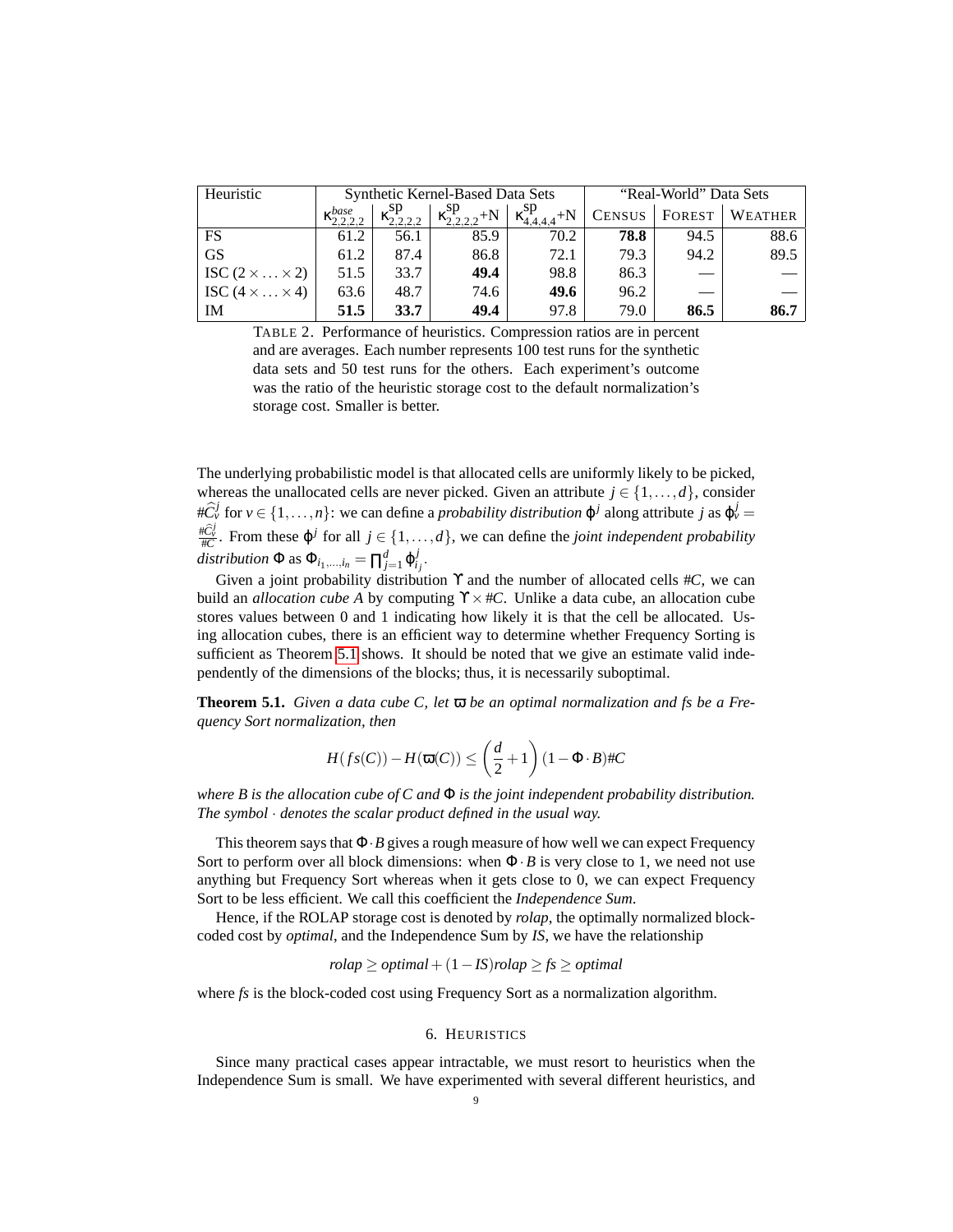we can categorize possible heuristics as block-oblivious versus block-aware, dimension-ata-time or holistic, orthogonal or not, or finally by whether they follow an overall strategy such as *slice clustering* or slice sorting.

*Block-aware* heuristics use information about the shape and positioning of blocks. In contrast, Frequency Sort (FS) is an example of a *block-oblivious* heuristic: it makes no use of block information.

All our heuristics reorder one dimension at a time, as opposed to a "holistic" approach when several dimensions are simultaneously reordered. In some heuristics, the permutation chosen for one dimension does not affect which permutation is chosen for another dimension. Such heuristics are *orthogonal*, and all the strongly stable Slice-Sorting algorithms in Section [5](#page-6-0) are examples. Orthogonal heuristics can safely process dimensions one at a time, and in any order. With non-orthogonal heuristics that process one dimension at a time, we typically process all dimensions once, and repeat until some stopping condition is met.

Heuristics can be categorized by the overall approach used. In Slice Sorting, recall that each slice  $C_v^i$  is mapped to a real value  $g(\widehat{C}_v^i)$ , and these  $g(\cdot)$  values are used to sort the slices. This abstracts the information of a complicated structure (a *d* − 1 - dimensional cube) as a single number, and then groups slices accordingly. *Slice-grouping* heuristics compare entire slices for similarity. For instance,  $\hat{C}_v^i$  can be viewed as a 0-1 vector, and so we can cluster slices using Euclidean distance. The weighted-matching algorithm (from Section [4.1.1\)](#page-5-1) is block-aware and slice-grouping. Another heuristic that is block-aware and slice-grouping is "ISC" (Iterated Slice Clustering). It uses Euclidean distance between "slice-density vectors" that capture information about the block densities of different regions in the chunk. It is best to explain ISC using an example. We start with the following cube

$$
\left[\begin{array}{rrrrr} 1 & - & 1 & 1 \\ - & 1 & 1 & - \\ 1 & 1 & - & 1 \\ - & 1 & 1 & - \end{array}\right]
$$

where – means the cell is not allocated. We wish to use a  $2 \times 2$  block coding, and we begin by rearranging the columns. To do this, we first compute the density of allocated cells in each  $2 \times 1$  chunk, obtaining 0.5 0.5 1.0 0.5 0.5 1.0 0.5 0.5 . We then reorder the columns so as to minimize the Euclidean distance between columns in the same block, using a greedy approach starting with the first column. For  $2 \times 2$  block coding, we are pairing these columns and, in this case, we exchange the first and last columns, getting  $\begin{bmatrix} 0.5 & 0.5 & 1.0 & 1.0 \\ 0.5 & 0.5 & 0.5 & 0.5 \end{bmatrix}$ 0.5 0.5 0.5 0.5 1 and giving us the new array

| $\mathbf{1}$             | 1.                       | $\mathbf{1}$             | $\overline{\phantom{0}}$ |    |
|--------------------------|--------------------------|--------------------------|--------------------------|----|
| $\overline{\phantom{0}}$ |                          | 1                        |                          |    |
| $\mathbf{1}$             | 1                        | $\overline{\phantom{0}}$ |                          | Ĵ. |
| $\equiv$                 | $\overline{\phantom{0}}$ | $\mathbf{1}$             |                          |    |
|                          |                          |                          |                          |    |

We would then repeat this same process along rows (over all dimensions). Because this algorithm is not orthogonal, we then need to repeat along rows and columns until convergence or, more likely, until we reach a maximum number of iterations (set at 5 in our software). Slice-grouping heuristics are typically slow, since the vectors are large and not quickly compared.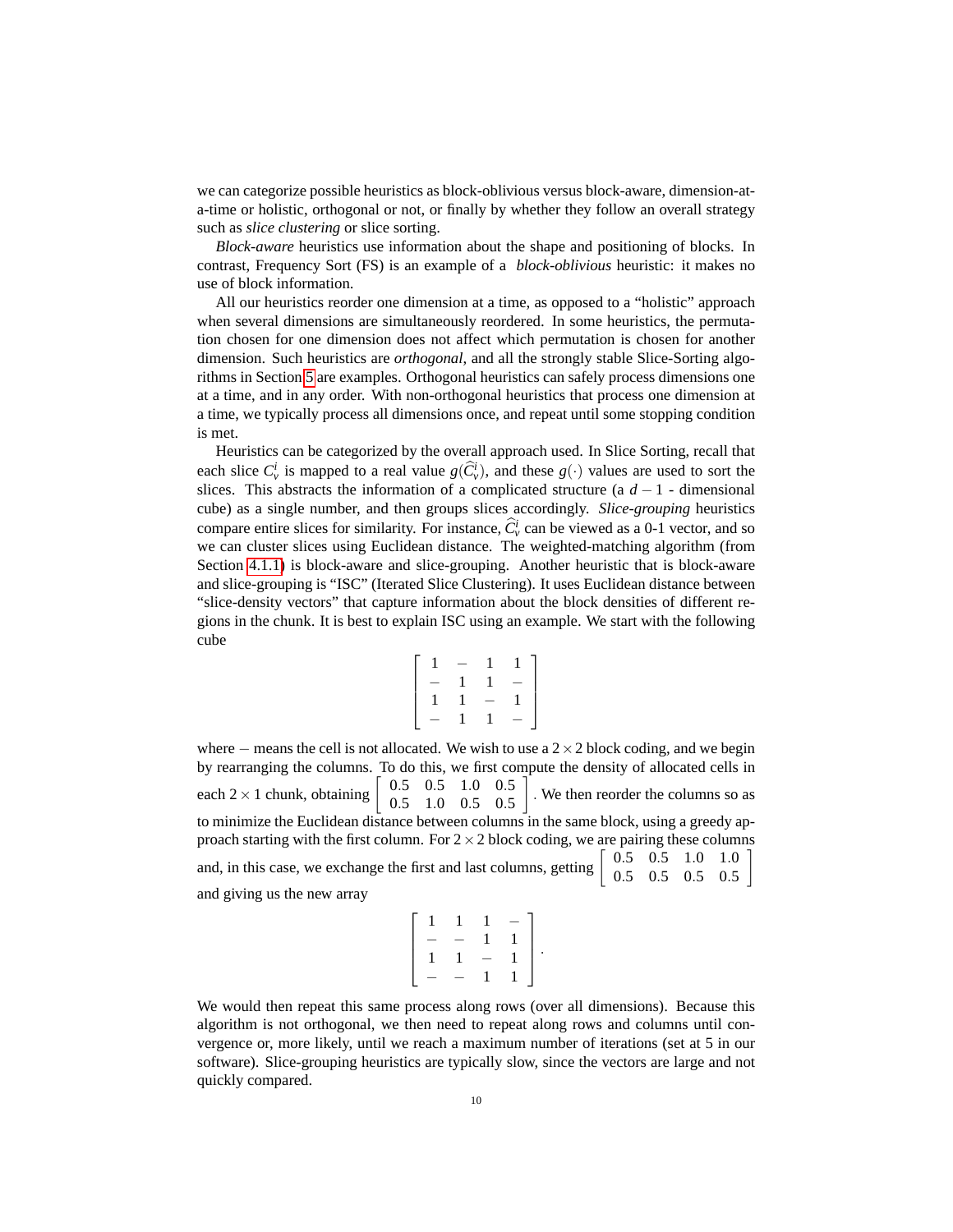

<span id="page-10-0"></span>FIGURE 3. Solution-size ratios of FS and IM as a function of Independence Sum. When the ratio is above 1.0, FS is suboptimal; when it is less than 1.0, IM is suboptimal. We see that as the Independence Sum gets closer to 1.0, FS matches IM's performance.

Another heuristic for 2-regular blocks is Iterated Matching (IM), which applies the weighted-matching algorithm to each dimension in turn (see Section [4.1.1](#page-5-1) for details). Again, this algorithm is better explained using an example. Applying this algorithm along for the rows of the cube in Fig. [2](#page-6-1) amounts to building the graph in the same figure and solving the weighted-matching problem over this graph. The cube would then be normalized to

$$
\left[\begin{array}{rrr} 1 & 1 & 0 \\ 0 & 1 & 0 \\ 0 & 0 & 1 \\ 1 & 0 & 1 \end{array}\right].
$$

Like the ISC heuristic, we would then repeat on the columns (over all dimensions). Unlike ISC, however, we would not reapply these steps over rows and columns more than once, because the IM algorithm is orthogonal. A small example,  $\begin{bmatrix} 1 & - & 1 & 1 \\ 1 & - & - & - \end{bmatrix}$ , demonstrates this approach is suboptimal, since the normalization shown is optimal for  $2 \times 1$  and  $1 \times 2$  blocks but not optimal for  $2 \times 2$  blocks.

6.1. **One-Dense-Chunk Heuristics.** In [\[Kas02b\]](#page-13-7), data-cube normalization has previously been examined under a different HOLAP model, where only one block may be stored densely, but the block's size is chosen adaptively. Despite model differences, normalizations that cluster data into a single large chunk intuitively should be useful with our current model. We adapted the most successful heuristic from [\[Kas02b\]](#page-13-7) and called the result GS (for iterated Greedy Sort). It can be viewed as a block-aware version of Frequency Sort.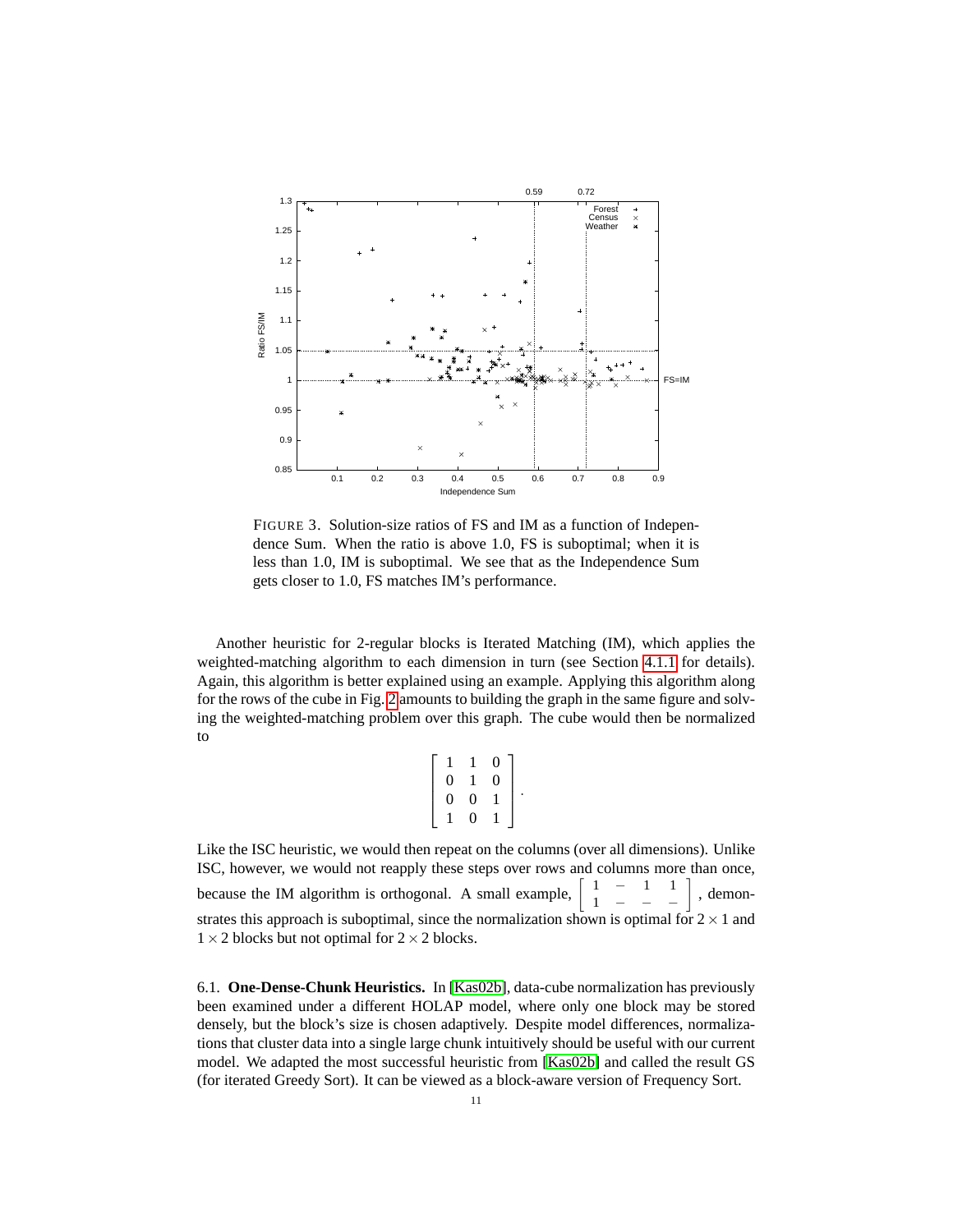#### 7. EXPERIMENTAL RESULTS

<span id="page-11-0"></span>In describing the experiments, we discuss the data sets used, the heuristics tested, and the results observed.

7.1. **Data Sets.** Heuristics were tested on a variety of data cubes. Several synthetic  $12 \times$  $12 \times 12 \times 12$  data sets were used, and 100 random data cubes of each variety were taken.

- $\kappa_{2,2,2,2}^{base}$  refers to choosing a cube *C* uniformly from the set  $\kappa_{2,2,2,2}$  and choosing  $\pi$ uniformly from  $\Xi_{12}$ . Cube  $\pi(C)$  provides the test data; a best-possible normalization will compress  $\pi(C)$  by a ratio of max $(\rho, \frac{1}{3})$ , where  $\rho$  is the density of  $\pi(C)$ . (The expected value of  $\rho$  is 50%.)
- $\kappa_{2,2,2,2}^{sp}$  is similar, except the random selection from  $\kappa_{2,2,2,2}$  is biased towards sparse cubes. The expected density of such cubes is 10%, and thus the entire cube will likely be stored sparsely. The best compression for such a cube is to  $\frac{1}{3}$  of its original cost.
- $\kappa_{2,2,2,2}^{5p}$  +N adds noise. For every index, there is a 3% chance that its status (allocated or not) will be inverted. Due to the noise, the cube usually cannot be normalized to a kernel cube, and hence the best possible compression is probably closer to  $\frac{1}{3} + 3\%$ .
- $\kappa_{4,4,4,4}^{sp}$  is similar, except we choose from  $\kappa_{4,4,4,4}$ , not  $\kappa_{2,2,2,2}$ .

Besides synthetic data sets, we have experimented with several data sets used in [\[Kas02a\]](#page-13-20): CENSUS (50 6-d projections of an 18-d data set) and FOREST (50 3-d projections of an 11 d data set) from the KDD repository [\[HB00\]](#page-13-21), and WEATHER (50 5-d projections of an 18-d data set)  $[HWLO1]^2$  $[HWLO1]^2$ . These data sets were obtained in relational form and their initial normalizations can be summarized as "first seen, first when normalized", which is arguably the normalization that minimizes data-cube implementation effort. In [\[Kas02b\]](#page-13-7) this was called "Order I".

7.2. **Results.** The heuristics chosen for testing were Frequency Sort (FS), Iterated Greedy Sort (GS), Iterated Slice Clustering (ISC), and Iterated Matching (IM). Except for the "κ sp  $^{3P}_{4,4,4,4}$ +N" data sets, where 4-regular blocks were used, blocks were 2-regular. IM implicitly assumes 2-regular blocks, whereas ISC is used once assuming 2-regular blocks and used a second time assuming 4-regular blocks. Results are shown in Table [2.](#page-8-2)

Looking at the results in Table [2](#page-8-2) for synthetic data sets, we see very similar performance from ISC ( $2 \times \ldots \times 2$ ) and IM. We see that GS was never better than FS; this is perhaps not surprising, because the main difference between FS and GS is that the latter does additional work to ensure allocated cells are within a single hyperrectangle and that cells outside this hyperrectangle are discounted. This was helpful when using the model for which it was devised, but perhaps not so reasonable for our current model. Comparing the  $\kappa_2^{sp}$ sp sp and  $\kappa_{2,2}^{sp}$  $22222+$ N columns, it is apparent that noise hurt all heuristics, particularly the slice-sorting ones (FS and GS). However, FS and GS perform better on  $\kappa_{44}^{sp}$  $^{8P}_{4,4,4,4}$ +N than κ sp  $22222+$ N whereas both ISC (2 × ... × 2) and IM did worse. We explain this improved performance for slice-sorting normalizations as follows:  $\#C_v^i$  is a multiple of  $4^3$  under  $\kappa_{4,4,4,4}$  but a multiple of  $2^3$  under  $\kappa_{2,2,2,2}$ . Thus,  $\kappa_{2,2,2,2}$  is more susceptible to noise than  $\kappa_{4,4,4,4}$  under FS because the values  $\#C_v^i$  are less separated.

<span id="page-11-1"></span> $2$ Projections were selected at random but, to keep test runs from taking too long, cubes were required to be smaller than about 100MB.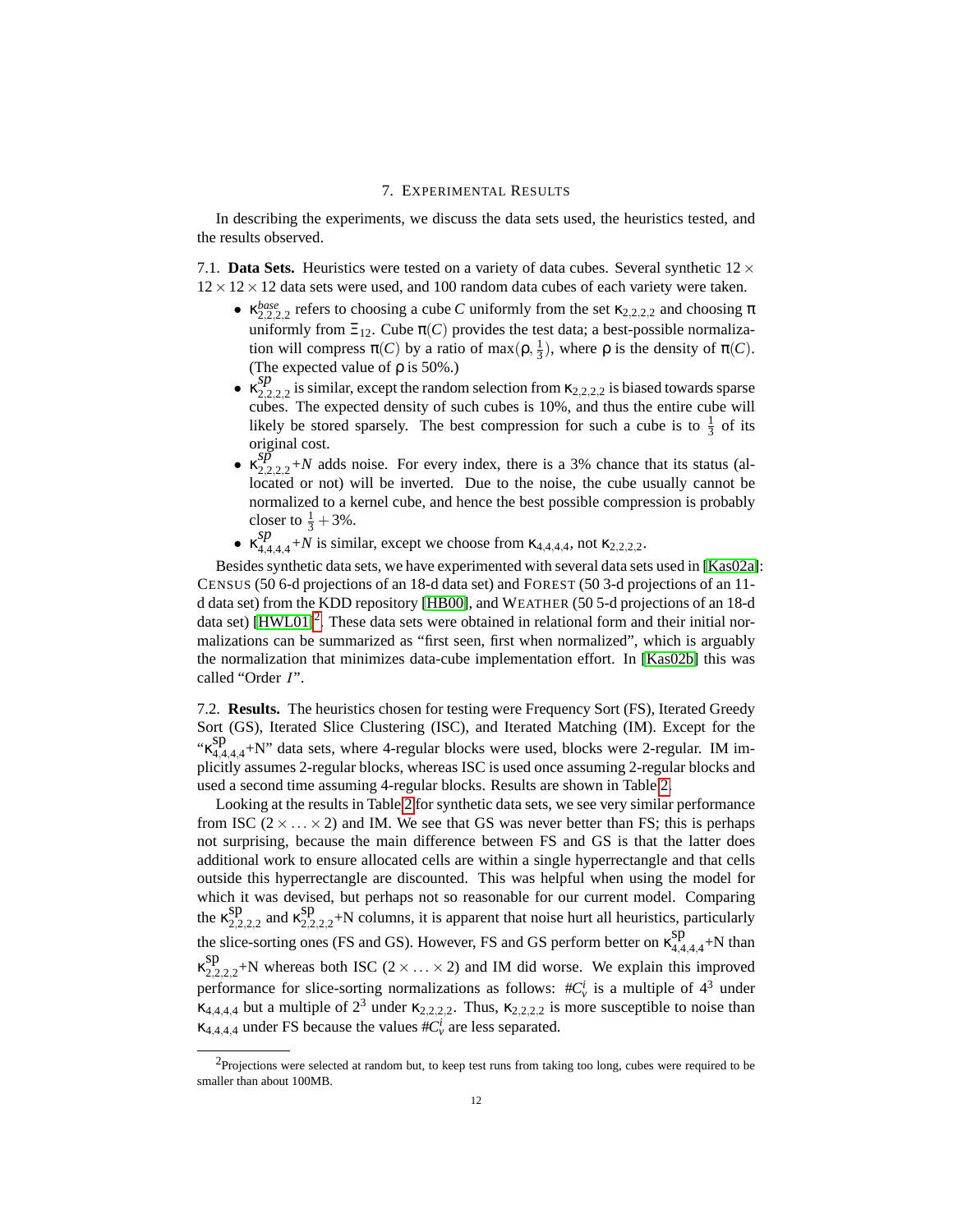Of the slice-clustering heuristics, ISC  $(4 \times \ldots \times 4)$  is also badly affected by noise. IM is less affected, but we note its results are not optimal (estimated as 36% ). Thus, while IM (and ISC) are the most effective heuristics for 2-regular blocks, there is room for improvement. We observe the disastrous effects when the actual block size does not match the size assumed by a block-aware heuristic.

Table [2](#page-8-2) also contains results for "real-world" data. Unfortunately, our implementation of ISC ran too slowly to use in these tests, except on CENSUS. ISC performs poorly on the CENSUS cubes, in contrast to the good performance obtained when normalizing synthetic cubes. We also measured how many times the block-aware ISC heuristic outperformed the block-oblivious FS on 4-regular blocks: ISC was better only 11% of the time. Hence we concluded that ISC is not promising, at least on the CENSUS cubes. We see that the relative performance of the various heuristics depends heavily on the data set used. Part of this is due to the nature of the data sets: for instance, FOREST contains many measurements of physical characteristics of geographic areas, and there is significant correlation between these characteristics that tends to penalize FS.

7.2.1. *Utility of the Independence Sum.* Despite the differences between data sets, the Independence Sum (from Section [5\)](#page-6-0) seems to be useful. In Figure [3](#page-10-0) we plot the ratio size using FS size using IM against the Independence Sum. Note that when the Independence Sum exceeds 0.72, the ratio is always near 1 (within 5%); thus, there is no need to use the more computationally expensive IM heuristic. WEATHER has few cubes with Independence Sum over 0.6, but these have ratios near 1.0. For CENSUS, having an Independence Sum over 0.6 seems to guarantee good relative performance for FS. On FOREST, however, FS shows poorer performance until the Independence Sum is larger ( $\simeq 0.72$ ).

7.2.2. *Comparison with Pure ROLAP Coding.* To place the efficiency gains from normalization into context, we calculated (for each of the 50 CENSUS cubes)  $c_{\text{default}}$ , the HO-LAP storage cost using 2-regular blocks and the default normalization. We also calculated  $c_{\text{ROLAP}}$ , the ROLAP cost, for each cube. The average of the 50 ratios  $\frac{c_{\text{default}}}{c_{\text{ROLAP}}}$  is 0.7 with a standard deviation of 0.14. In other words, block-coding is 30% more efficient than RO-LAP. On the other hand, we have shown that normalization brings gains of about 20% over the default normalization and the storage ratio itself is brought from 0.7 to 0.56 in going from simple block coding to block coding together with optimized normalization.

## 8. CONCLUSION

<span id="page-12-0"></span>In this paper, we have given a number of theoretical results relating to cube normalization. Because even simple special cases of the problem are NP-hard, heuristics were needed. However, an optimal normalization can be computed when  $1 \times 2$  blocks are used, and this forms the basis of the IM heuristic, which seemed most efficient in experiments. Nevertheless, a Frequency Sort algorithm is much faster, and another of the paper's theoretical conclusions was that this algorithm becomes increasingly optimal as the Independence Sum of the cube increases. Unfortunately, our theorem did not provide a very tight bound on suboptimality. Nevertheless, we determined experimentally that an Independence Sum greater than 0.72 always meant that Frequency Sort produced good results.

As future work, we will seek tighter theoretical bounds and more effective heuristics for the cases when the Independence Sum is small. We are also in the process of implementing the proposed architecture for further validation and research by combining an embedded relational database with a C++ layer. An implementation would allow us to quantify our claim that a more efficient normalization leads to faster queries.